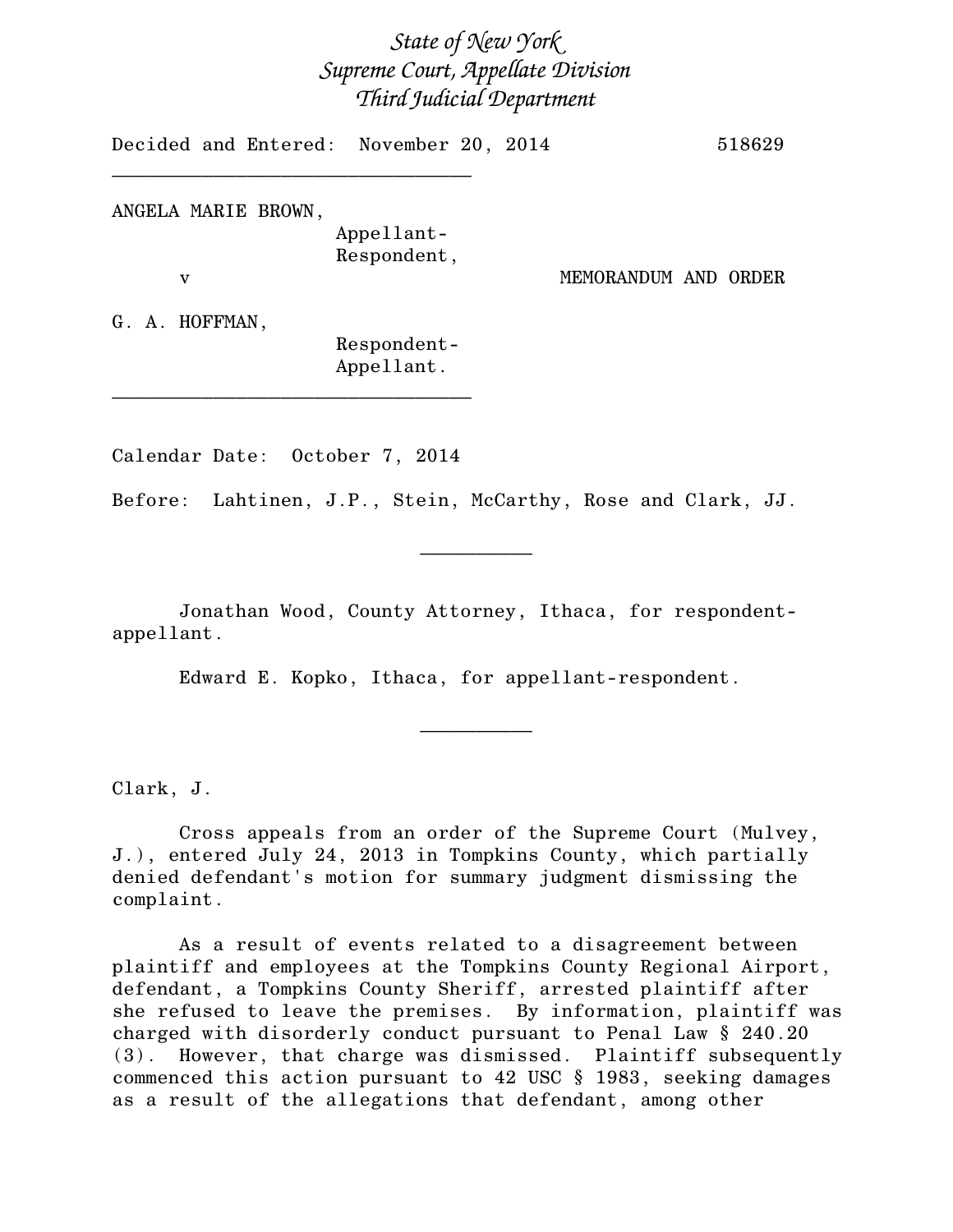things, made an unlawful arrest in violation of the 4th Amendment, used excessive force in violation of the 4th Amendment and arrested plaintiff in retaliation for her use of protected speech in violation of the 1st Amendment. Defendant thereafter moved for summary judgment dismissing the complaint. Supreme Court denied defendant's motion as to plaintiff's cause of action relating to unlawful arrest, but granted defendant's motion as to the remaining causes of action. Plaintiff and defendant cross-appeal.

Beginning with defendant's contentions, we disagree that Supreme Court erred in partially denying the motion for summary judgment as to the cause of action based on false arrest. Based upon the record before us, we find that defendant failed to meet his burden of establishing, as a matter of law, that he had arguable probable cause to arrest plaintiff for either criminal trespass or disorderly conduct.

An arresting officer is immune from a suit for damages if he or she had arguable probable cause to arrest a plaintiff (see Escalera v Lumn, 361 F3d 737, 743 [2d Cir 2004]). This is so even if probable cause exists with respect to an offense other than the one actually invoked at the time of arrest (see Devenpeck v Alford, 543 US 146, 153 [2004]). Pursuant to this test, "an officer sued under the Fourth Amendment for false arrest is 'entitled to immunity if a reasonable officer could have believed that probable cause existed'" (Zellner v Summerlin, 494 F3d 344, 370 [2d Cir 2007] [emphasis omitted], quoting Hunter v Bryant, 502 US 224, 228 [1991]). As is relevant here, Penal Law § 140.05 states that "[a] person is guilty of trespass when he [or she] knowingly enters or remains unlawfully in or upon premises." Regardless of intent, "[a] person who . . . enters or remains in or upon premises which are at the time open to the public does so with license and privilege unless he [or she] defies a lawful order not to enter or remain, personally communicated to him [or her] by the owner of such premises or other authorized person" (Penal Law § 140.00 [5]; accord People v Brown, 25 NY2d 374, 376 [1969]).

The undisputed proof in the record demonstrates that, on the day in question, plaintiff was lawfully at the airport to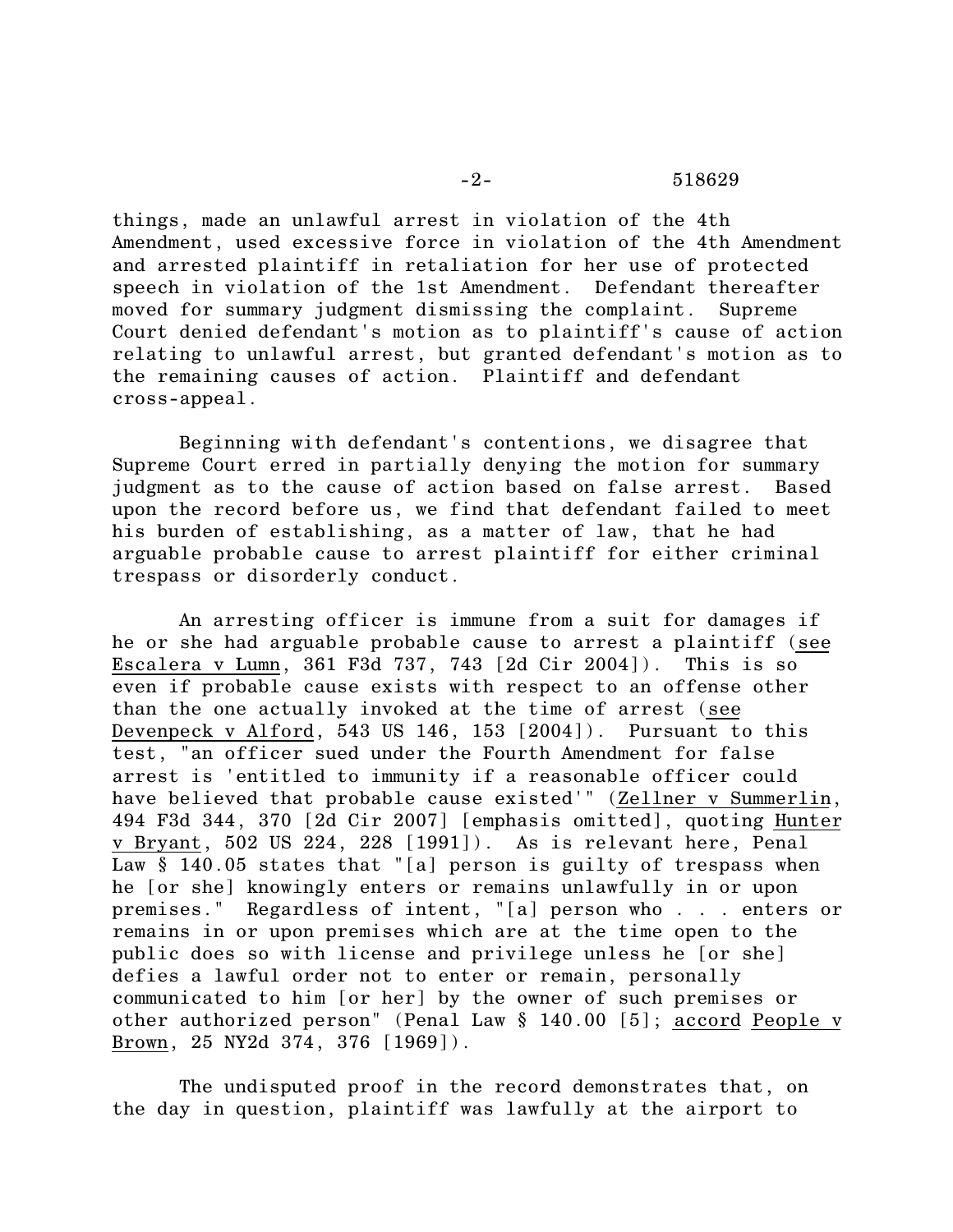pick up her teenaged daughter who was scheduled to arrive on an incoming flight. When the daughter did not depart the plane as expected, however, plaintiff approached Jody Achilles, a US Airways customer service representative, for assistance. Achilles informed plaintiff that her daughter's flight had made an unexpected stop causing the daughter to miss her connecting flight, and Achilles advised plaintiff that her daughter would likely be on the next arrival from that airport. Other than to supply her with a telephone number, neither Achilles nor Melissa Abbott, another customer service representative, were able to further assist plaintiff, who admittedly became agitated and upset. Defendant thereafter appeared on the scene and, at a subsequent point, demanded that plaintiff leave the airport. When she refused to leave, defendant placed plaintiff under arrest. The facts, otherwise, remain largely in dispute.

In assessing whether defendant met his initial burden of establishing that he had arguable probable cause to arrest plaintiff for trespass, proof of defendant's authority to issue the blanket order directing plaintiff to leave the public facility must be examined. This is so because the "right to exclude 'has traditionally been considered one of the most treasured strands in an owner's bundle of property rights'" (Seawall Assoc. v City of New York, 74 NY2d 92, 103 [1989], certs denied 493 US 976 [1989], quoting Loretto v Teleprompter Manhattan CATV Corp., 458 US 419, 435 [1982]) and, unless otherwise authorized, police do not have the inherent and general rights of a property owner (see e.g. US Const 4th Amend). The record demonstrates that, on the day in question, defendant was a county employee working in the county airport, a public facility. In support of his motion, defendant provided no proof that he was either prescribed by law or directed by the Tompkins County legislature to exercise any authority to lawfully order a citizen to leave this public property (see County Law § 650; see generally People v Brown, 25 NY2d at 376). Nor did defendant's proffer demonstrate that he was asked to remove plaintiff from the airport property by someone with the authority to do so  $(compare$  Matter of Max X., 278 AD2d 774, 775 [2000]). Therefore, defendant did not establish as a matter of law that he had arguable probable cause to arrest plaintiff for criminal trespass because issues of fact exist as to whether, at the time of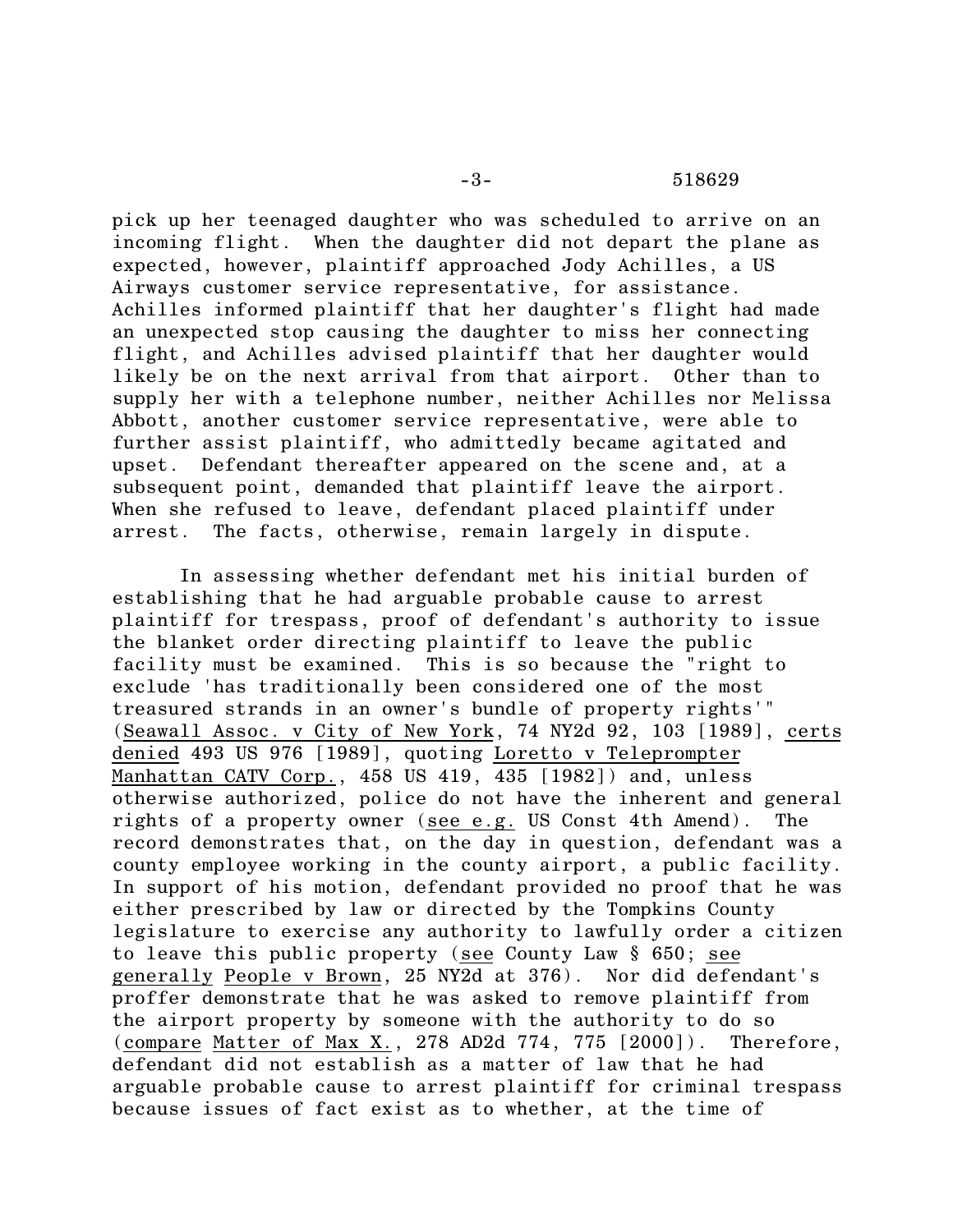## -4- 518629

arrest, it was reasonable for defendant to believe that plaintiff was disobeying a lawful order (see Penal Law § 140.00 [5]).

Defendant's alternative argument that he was entitled to summary judgment on this cause of action because he had arguable probable cause to arrest plaintiff for disorderly conduct likewise fails. A person is guilty of disorderly conduct when he or she "with intent to cause public inconvenience, annoyance or alarm, or recklessly creating a risk thereof" either "makes unreasonable noise" (Penal Law § 240.20 [2]) or "uses abusive or obscene language, or makes an obscene gesture" in a public space (Penal Law § 240.20 [3]). According to the proof submitted by defendant in support of his motion, although Achilles explained to plaintiff that she did not know why the plane had to stop or why it was late, plaintiff began to repeatedly and aggressively demand that Achilles tell her where her daughter was and why the plane was diverted. Achilles explained that she gave plaintiff a 1-800 telephone number to call for further inquiries and told her that, beyond the information already provided, the number was the only recourse. Abbott likewise stated that plaintiff was behaving irrationally and was berating her loudly and accusing her of withholding information when she was unable to answer plaintiff's questions to her satisfaction. At that point, defendant arrived at the scene and Abbott explained the situation to him. Achilles described that, when defendant attempted to hand the piece of paper with the telephone number to plaintiff, plaintiff threw it on the ground. Abbott further explained that defendant informed plaintiff that she needed to cease her disruptive behavior or defendant would have to escort her from the building. When plaintiff refused to leave the airport, defendant proceeded to arrest her.

Bryan Grider, who was also present on the day in question, described the events in a manner largely consistent with Abbott's description while adding that plaintiff was acting in a threatening manner toward defendant. Likewise, according to defendant, after receiving a request for assistance, he proceeded to the customer service counter and observed plaintiff acting in an aggressive, loud, confrontational and abusive manner toward Abbott and Achilles. After advising plaintiff that, if she did not calm down, he would have to escort her from the building, she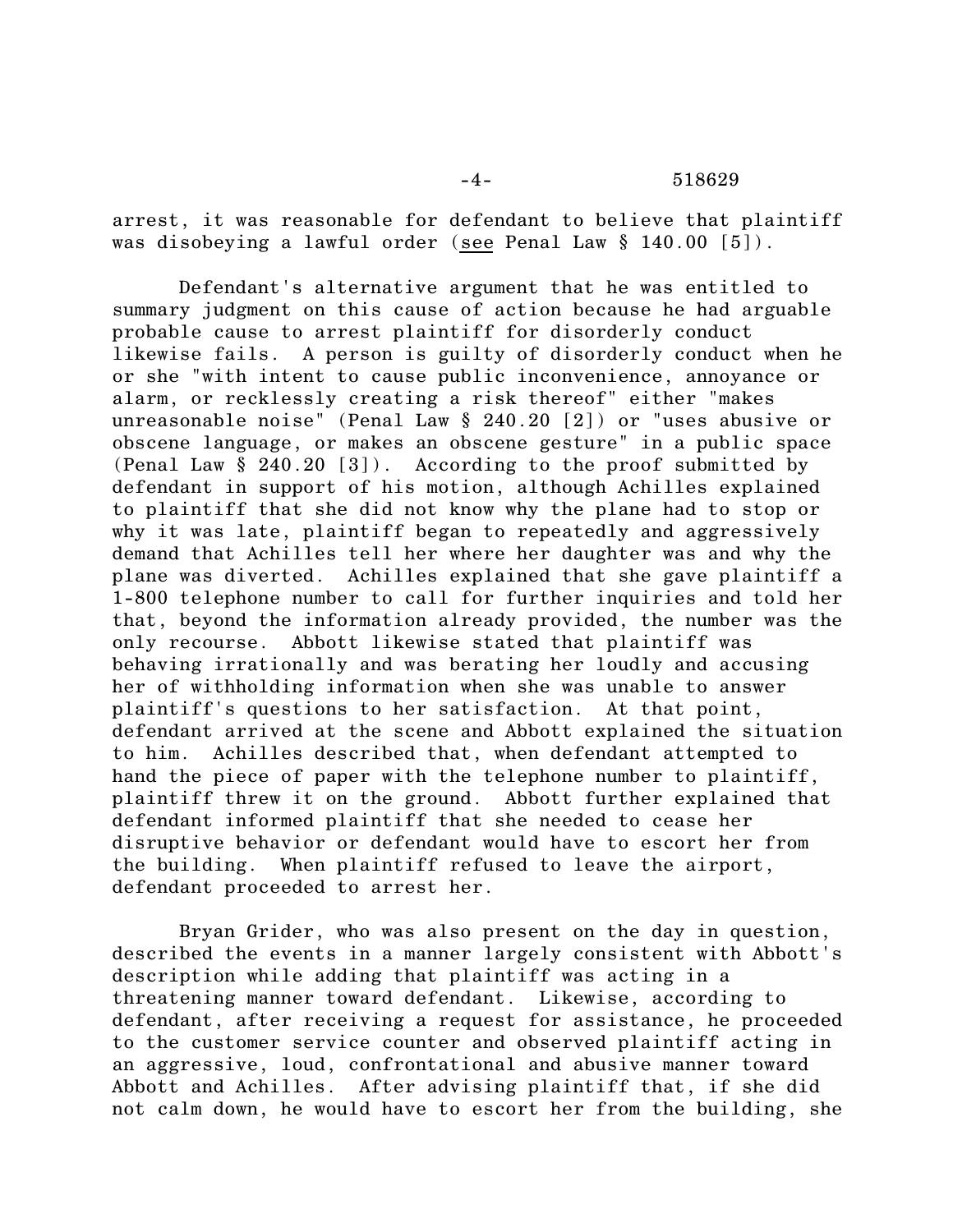-5- 518629

neither calmed down nor willingly left the airport with him and so defendant placed her under arrest.

These accounts differ dramatically from plaintiff's version of events as she contends that there was no probable cause for her arrest for any crime. According to plaintiff, after receiving limited assistance and a telephone number from Achilles, she approached Abbott in the hopes of speaking to an actual person in an effort to locate her daughter. When Abbott refused to provide additional help other than to again refer her to the 1-800 number, plaintiff requested that Abbott direct her to another airline employee expecting that, if Achilles and Abbott were unable to assist her, they should at least let her speak, in person, to someone who could. While remaining at the counter and continuing to ask for help, plaintiff testified that she did not raise her voice or use profanities. Plaintiff also explained that she was the only person in line for customer service, although other passengers were present in the general area and/or passing through the vicinity.

Upon defendant's arrival at the customer service counter, plaintiff declined his offer to help saying that what she needed instead was assistance from the airline. Defendant then demanded that she leave the airport. After she refused to leave without knowing the whereabouts of her daughter, defendant then walked around the customer service counter, grabbed plaintiff's right arm, twisted it behind her back, put a handcuff on her and pinned her against a planter while attempting to gain control over her left arm. Plaintiff explained that, because of the way her body was positioned against the planter with defendant's weight behind her, she was unable to immediately free her left arm. After arresting her, defendant then marched plaintiff to his police car and brought her to the Sheriff's Department, where she was detained for approximately three hours.

Thus, the record before us demonstrates that material issues of fact also persist as to whether or not defendant had arguable probable cause to arrest plaintiff for disorderly conduct. We therefore agree with Supreme Court that defendant failed to adequately demonstrate his prima facie entitlement to summary judgment with respect to plaintiff's claim for unlawful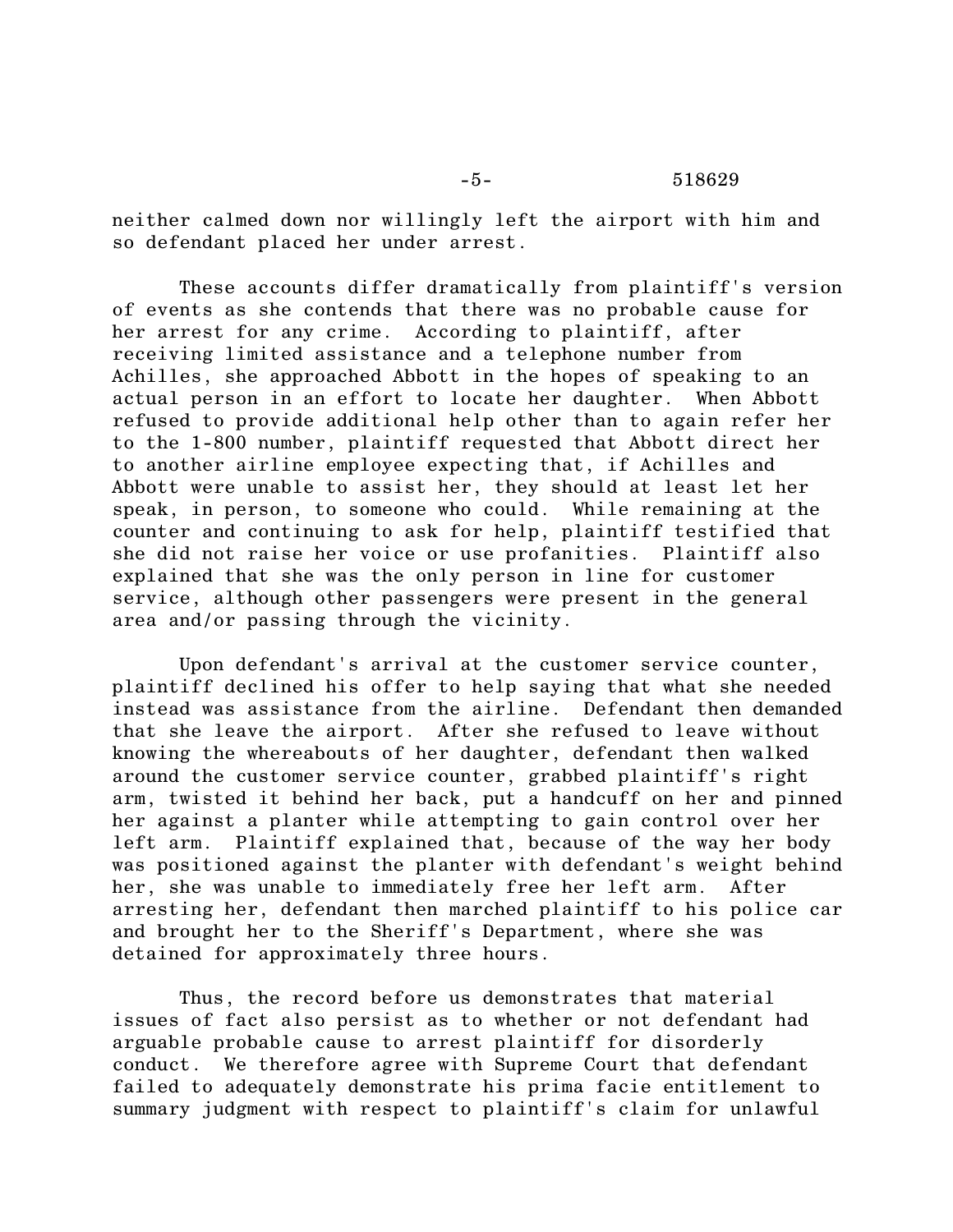arrest (see Penal Law § 240.20 [2], [3]).

We do, however, find that Supreme Court erred in granting defendant summary judgment on the causes of action based on the allegations of the excessive use of force and retaliation based on the use of protected speech. "To establish that [a] plaintiff's excessive force claim lacks merit, [a] defendant[] must demonstrate that [he or she] used objectively reasonable force when taking [the] plaintiff into custody" (Higgins v City of Oneonta, 208 AD2d 1067, 1070 [1994], lv denied 85 NY2d 803 [1995]). Turning to the record, defendant averred that he attempted to arrest defendant, but that she fought and resisted making him unable to handcuff her until he received the assistance of another person. Both Abbott, Grider and another employee gave sworn statements that plaintiff physically resisted defendant's attempt to place her in handcuffs. In his police report, defendant specifically described that, when he attempted to place plaintiff in handcuffs, she continued to fight and resist and that he placed her up against a planter next to the ticket counter, resulting in her left arm being tucked under her against the planter.

Conversely, however, we find that plaintiff's submissions raise an issue of fact as to the reasonableness of the force used. Specifically, plaintiff denies resisting defendant's attempts to arrest her and testified that she did not attempt to physically pull away from defendant. Notably, plaintiff submitted medical evidence that indicated that, as a result of defendant's actions in placing plaintiff under arrest, she suffered, among other things, a sprained wrist and a neck injury. In our view, the evidence that plaintiff was injured as a result of the manner of arrest, as well as plaintiff's testimony that she did not resist defendant's arrest, raise a material issue of fact as to the reasonableness of defendant's use of force. Accordingly, Supreme Court erred in granting summary judgment dismissing the cause of action based on the allegation of excessive use of force.

Lastly, inasmuch as plaintiff alleged that defendant arrested her in retaliation for her use of constitutionally protected speech, which is a violation of the 1st Amendment (see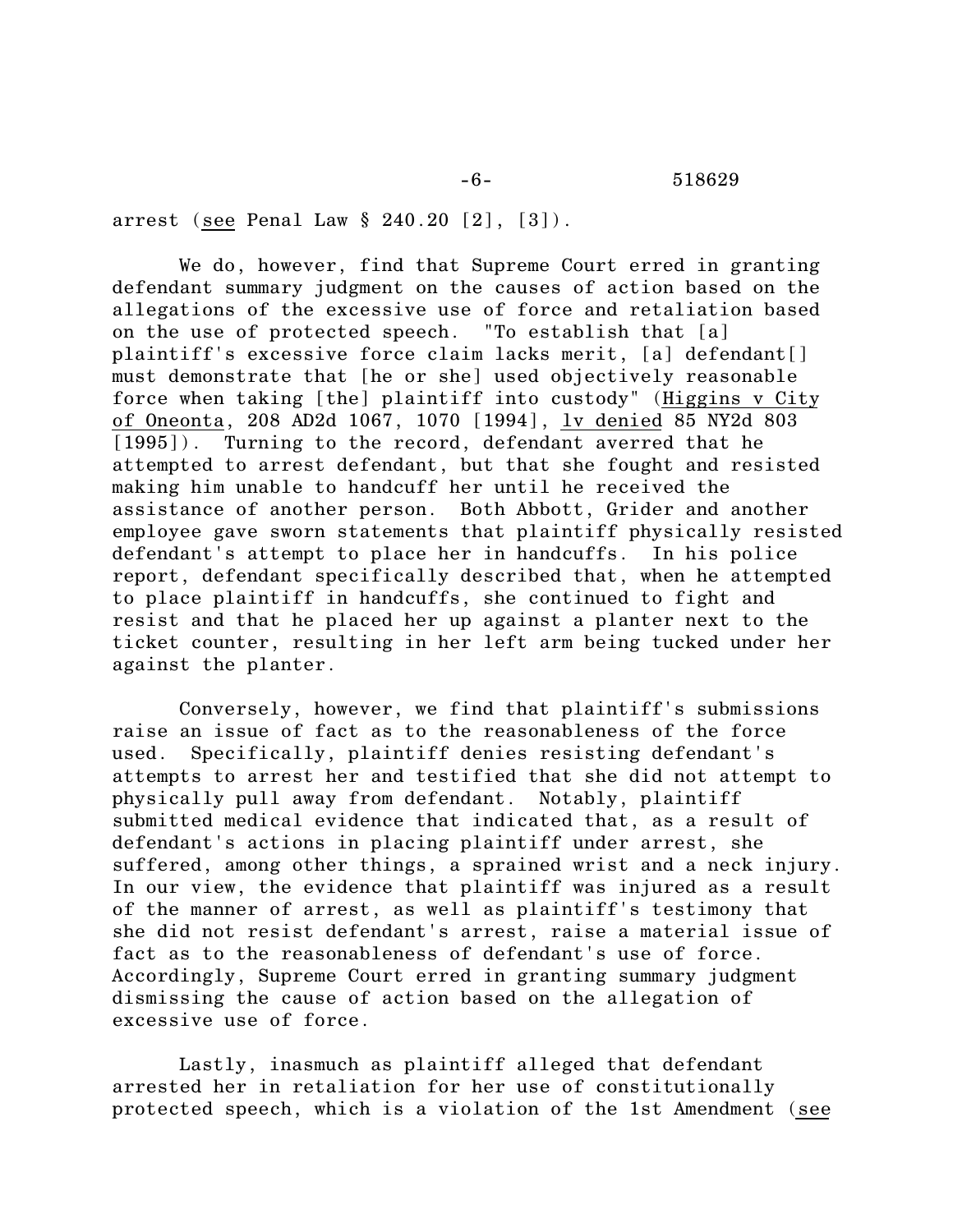generally City of Houston v Hill, 482 US 451, 461 [1987]), defendant was required to establish that plaintiff's speech was not constitutionally protected, that there was no adverse consequence for plaintiff, or that there was no causal connection between any protected speech and any adverse consequence to plaintiff in order to be entitled to summary judgment (see Posr v Court Officer Shield No. 207, 180 F3d 409, 418 [2d Cir 1999]; Kline v Town of Guilderland, 289 AD2d 741, 742-743 [2001]).

We determine that summary judgment was inappropriate with respect to this cause of action for a variety of reasons. First, defendant conceded that he arrested plaintiff, establishing an adverse consequence. Further, as defendant failed to establish arguable probable cause that the content or manner in which plaintiff was speaking was or could be criminal or that it was otherwise properly prohibited in accordance with the 1st Amendment, he did not establish that any speech by plaintiff was unprotected. Finally, defendant failed to establish that there was no issue of fact as to whether he arrested plaintiff as a result of her speech. Notably, defendant accused plaintiff of disorderly conduct, describing plaintiff as loud and boisterous and stating that plaintiff caused annoyance and alarm while also stating that she refused to answer any questions. When viewing the record in the light most favorable to plaintiff, as we must, and considering that there are issues of fact as to whether any such expression or speech could be criminalized or was instead protected speech, defendant's proof in support of his motion fails to exclude, as a matter of law, the possibility that he arrested plaintiff because of her use of protected speech. Accordingly, defendant failed to meet his prima facie burden and Supreme Court erred in granting defendant's motion dismissing this cause of action.

Lahtinen, J.P., Stein, McCarthy and Rose, JJ., concur.